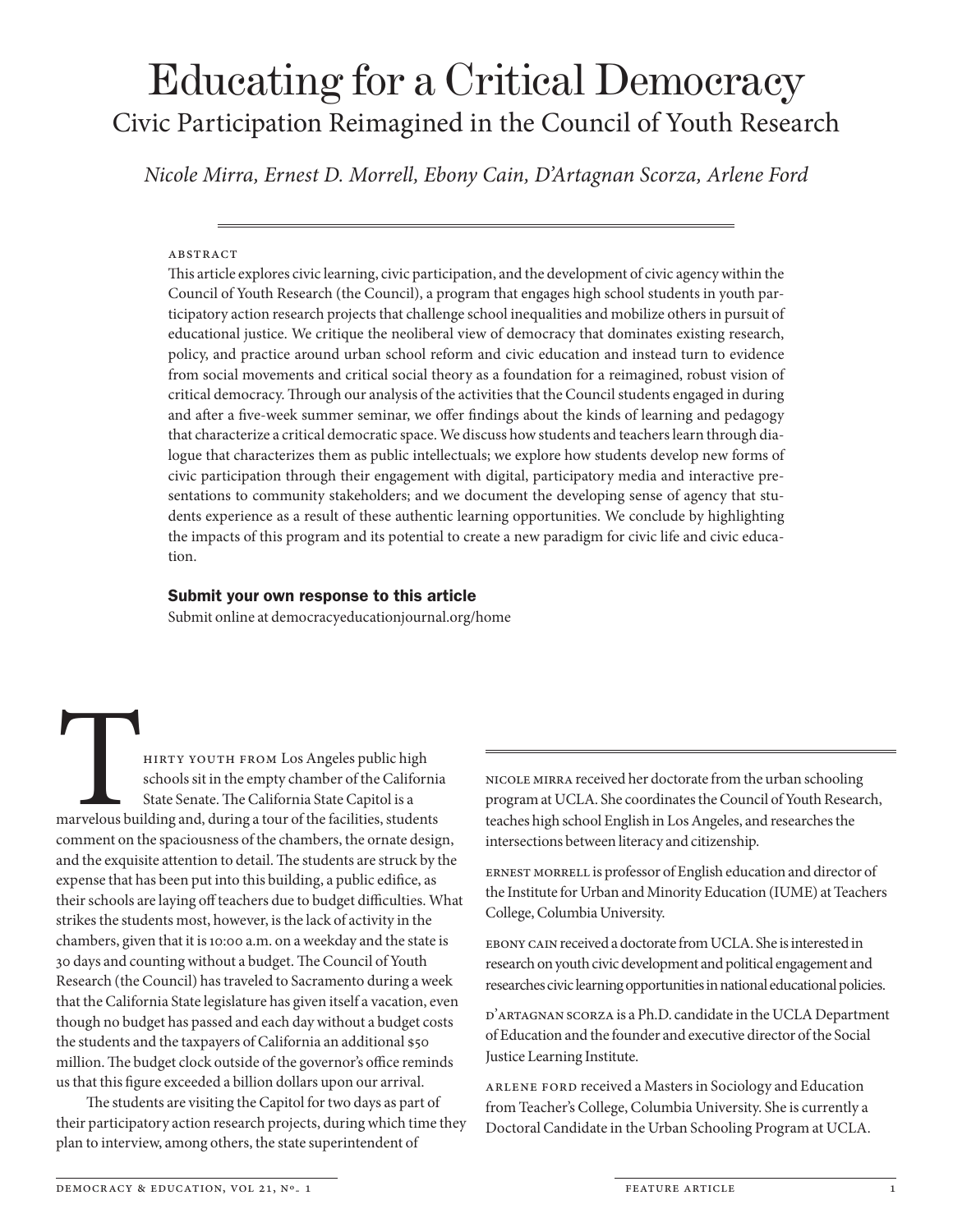instruction, the mayor of Sacramento, and several staffers of assembly representatives and state senators. On the eight-hour bus ride from Los Angeles, students worked with their research teams to familiarize themselves with the conditions of California schools in the ten years following the *Williams v. California* (2004) class action lawsuit, better understand the issues surrounding the current budget crisis, and prepare questions for the power brokers they would encounter. The night prior, these same students stayed up until midnight preparing for the day's events. They have a sophisticated understanding of the workings of California's state government. They know who their representatives are in the state assembly and state senate. They know who runs the schools. They are aware of the major issues between the governor and the state legislature that are preventing the budget from being passed. And, more than having this knowledge, they are poised to take action based upon that knowledge, including sharing research with youth in their schools and neighborhoods.

It strikes us, as researchers and educators involved with the Council, that our students have learned a great deal more about politics and government through their research than through any traditional lessons in civic education that they have experienced in school. Even more important, they have taken a greater interest in engaging with local, state, and federal politics through their authentic participation in an initiative dedicated to understanding and intervening in key educational issues that affect youth today. In this article, we discuss the council in the context of a theory of critical democracy that has implications for civic engagement, civic education, and educational reform. According to our assessment of today's educational climate, much education policy and practice in urban schools today is fostering pervasive civic disengagement, and we explore in these pages a program that seeks to engage youth differently in preparation for a more robust civic life.

# The Problem

Exhaustively documented inequalities in civic knowledge based on race and class in the public education system have prompted some scholars to declare that our country is facing not only an academic achievement gap but a "civic achievement gap" (Levinson, 2007). Data from the National Assessment of Educational Progress (NAEP) civic test shows that at all tested grade levels (fourth, eighth, and twelfth), low-income, African American, and Latino/a students receive lower scores than middle-class, White, and Asian students (Lutkus, Weiss, Campbell, Mazzeo, & Lazer, 1999). The 2001 International Education Association (IEA) Civic Education Study showed similar gaps among American ninth graders (Baldi, Perie, Skidmore, Greenberg, & Hahn, 2001). Even more troubling, research has revealed persistent disparities between the civic and political engagement, in areas such as volunteering and community activities, of low-income youth and youth of color and their more affluent White peers (Delli Carpini & Keeter, 1996; Foster-Bey, 2008).

It is critically important that we acknowledge the social and educational context in which inequalities of civic knowledge and engagement occur so that we can shift from criticizing the presumed deficits of individual schools and students from specific

racial groups to analyzing the problematic assumptions in curriculum, pedagogy, and policy that structure success and failure.

Fine, Burns, Payne, and Torre (2004), through interviews with urban youth of color, argued that the longer students attend urban schools that suffer from structural deficits, including overcrowding, lack of quality teachers, and crumbling facilities, the more civically alienated they become. As they expressed poignantly:

*Schools of poverty and alienation transform engaged and enthused youth into young women and men who believe that the nation, adults and the public sphere have abandoned and betrayed them in the denial of quality education, democracy and the promise of equality. (p. 2194)*

In addition to failing students through structural inequalities, schools serving low-income minority youth also fail to provide them with the curricular learning experiences necessary to promote civic engagement (Kahne & Middaugh (2008). Due to the lack of school and societal resources, Fine et al. (2004) and Kahne and Middaugh argue that, rather than a civic achievement gap, students experience a civic "opportunity gap."

We argue that this opportunity gap is widening through the influence of neoliberal ideology upon schooling—a set of ideas that suppresses dialogue about democracy through a focus on standardization and economic competitiveness. Through an analysis of our data, as well as theories of democracy, schooling, and education, this work aims to present an alternative vision of civic education, one that we call *education for critical civic agency*. This term marks an important theoretical shift from viewing quality teaching and learning as practices that prepare students to succeed economically to viewing them as practices that prepare students to become self-actualized and critically empowered civic agents.

# Research Questions

We explore education for critical civic agency through the analysis of a specific learning community called the Council of Youth Research that seeks to reposition high school students and teachers in city schools as public intellectuals and civic leaders. For the past 12 years, the Council has operated upon a theoretical foundation that views education as a tool for democracy and transformation (Dewey, 1903; Freire, 1970), learning through cultural modeling (Lee, 2007) and firsthand participation (Lave & Wenger, 1991; Lawy & Biesta, 2007), and collaborative youth participatory action research (Cammarota & Fine, 2008; McIntyre, 2000; Morrell, 2004).

Through a close analysis of the way that students are positioned within the Council and the forms of learning that they encounter, this study seeks to provide a new rationale for critical civic agency. The questions that we address in this article include: What sorts of learning opportunities empower students to become critical civic agents? What theories of democracy inform these learning opportunities? How does the Council of Youth Research strive to embody a critical democratic practice?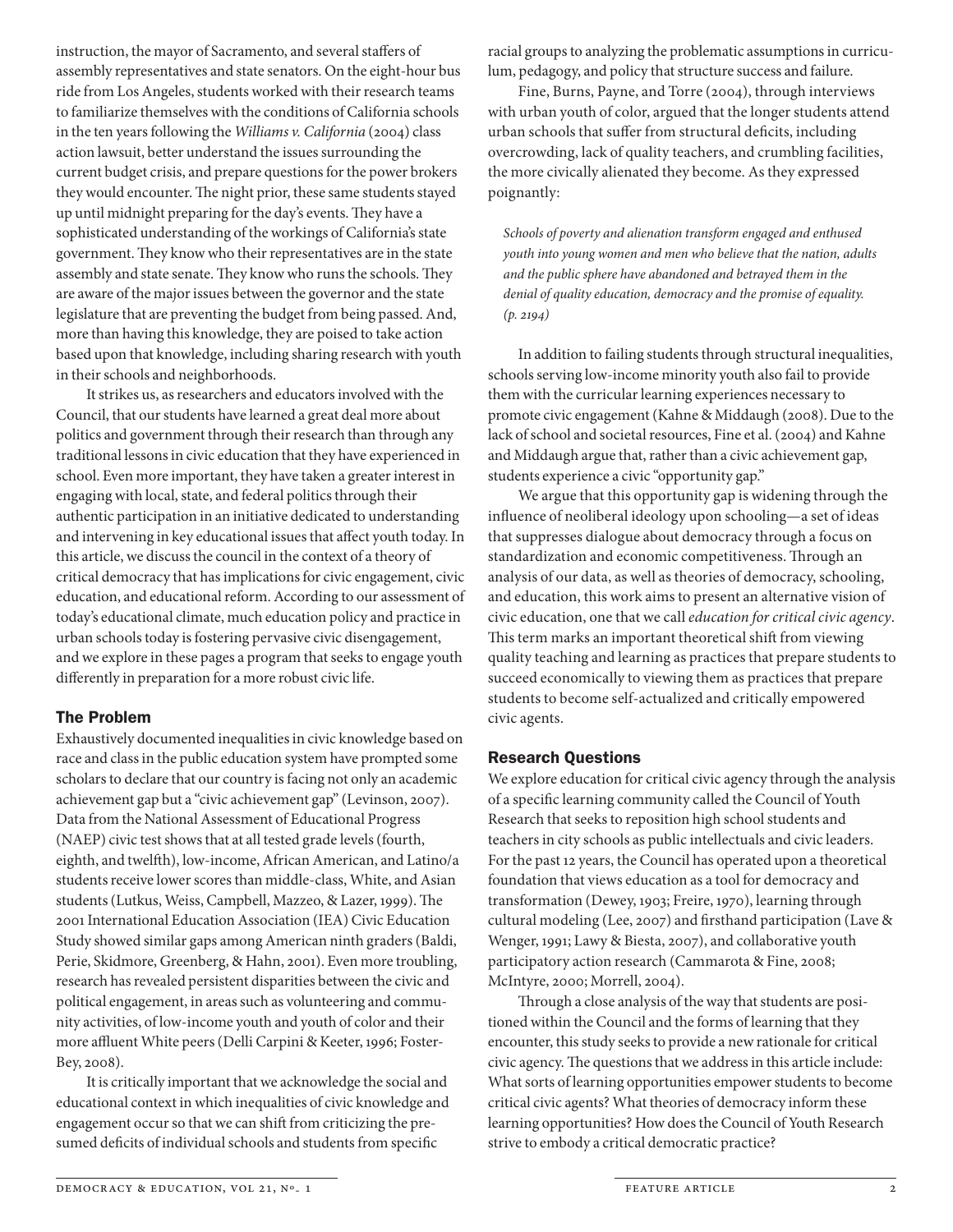In order to more fully enact our understanding of the democratic purposes of schooling, it is first necessary to analyze democracy as it is being conceptualized in today's neoliberal educational climate. We must further articulate ways in which existing conceptions of democracy insufficiently address the needs of marginalized and oppressed communities. With this in mind, we offer an alternative vision of democracy that is based in critical understandings of civic learning and identity. This study, through focusing on the work of the council, serves as an example of the sorts of learning opportunities that can be created when educators truly work to act out democratic principles in both theory and practice while defining what we have come to term *critical civic agency*.

## Neoliberal Civic Learning and Identity

More and more, democracy is being conceptualized in our public institutions through the lens of neoliberal ideology. Neoliberalism has become the dominant political discourse in America over the past several decades, bringing with it a focus on deregulation, economic competitiveness, and globalization; as a result, the free market has supplanted social democratic policies as a driving force in many areas of public life (Harvey, 2005). Neoliberalism operates on the principle that citizens are best served economically and socially through limited government intervention in their lives and defines freedom and democracy in economic terms as the right of individuals to make entrepreneurial decisions within markets, including the market of education (Foucault, 1979).

Hursh (2007) argued that neoliberal ideas have manifested themselves in education policy from the publication of *A Nation at Risk* (1983) through *No Child Left Behind* (2001) as a result of discourse connecting schooling to economic success (or failure) and using globalization as a rationale for implementing reforms focusing on job skills and the basics. This ideological context has huge ramifications for how civic education is conceptualized in school and classroom practices. In terms of civic, the focus on basic skills in a test-driven atmosphere eliminates opportunities for any explicit instruction about democracy. And indeed, an analysis of the current landscape of civic education across most states reveals that citizenship is not being treated as a priority in our schools. A 2003 report from the Albert Shanker Institute indicated that the architects of state civic standards failed to distinguish between "the important and the unimportant," resulting in "long, unprioritized lists of topics, subtopics, and skills" (Gagnon, 2003, p. 18). The report also indicated that within a climate of intense standardized testing, the long lists of standards do not give social studies teachers (those most often solely responsible for civic education instruction) the time to employ best practices such as "group projects, simulations, debates, seminars, and exhibits" (p. 18). The report concluded that only 13 states possess standards that provide students with a "strong civic core" (p. 23). Another report, released in 2004 by the Education Commission of the States, analyzed data from the IEA Civic Education Study, which synthesized the civic standards from 45 states, to conclude that current standards too often offer "encyclopedic" (Torney-Purta & Vermeer, 2004, p. 14) coverage of details about government structures and focus on patriotic, triumphalist rhetoric that ignore the experiences of low-income

communities and communities of color. As such, the report argued that the many lists produced by states of "requirements, competencies, and standards relating to citizenship education" have "little meaning to students" and "do not connect to their own identities as citizens" (p. 14).

Banks (2008) proposed that any attempts at imposing a thin, universal conception of citizenship upon all citizens will always end up marginalizing minority group members because we live in a stratified society in which those in power define and normalize views of citizenship to support their own interests. Young (1989) also argued that citizenship is impeded by a universal view that asks people to "leave behind the perceptions they derive from their particular experience and social position" (p. 274). Banks and Young called instead for a differentiated idea of citizenship that allows for identity or interest groups to conceptualize a relationship with America in unique and critical ways.

## Critical Civic Learning and Identity

A growing number of scholars are seeking to recast civic learning and identity in ways that can help to shift focus from global economic competitiveness to collective democratic life. Lawy and Biesta (2007) argued that "citizenry is not a status or possession, nor is it the outcome of a developmental or educational trajectory that can be socially engineered" (p. 47). Instead, they see citizenship as a practice in which young people enact identities as citizens through participation in "the actual practices that make up their daily lives" (p. 45). As such, Lawy and Biesta extracted civic identity from the normative ideology to which it has been attached and opened it up to individual meaning making on the part of young people in order to empower all students to civic action.

Nasir and Kirshner (2003) echoed this conceptualization of citizenship as something that is constantly negotiated through everyday practice, as opposed to a static predetermined entity, by introducing a sociocultural perspective on moral and civic identity development (p.139). Drawing on theories of development as an inherently social and cultural process that takes place in communities of practice, they argued that civic identity development must be analyzed through three overlapping lenses: the social interactions that occur between individuals, the cultural practices that structure these interactions, and the institutions in which these interactions occur (Lave & Wenger, 1991; Vygotsky, 1978).

Watts and Flanagan (2007) specifically focused on the psychological effects that universal conceptions of civic identity have on youth of color and offered a new model of sociopolitical identity development that emphasizes their liberation and empowerment. Like Banks, they argued that traditional notions of political socialization "implicitly encourage investment in or identification with the prevailing social order and replication of it" (p. 781) and asked, "Are young members of marginalized groups as likely as more socially integrated youth to replicate or buy into a system where they feel excluded?" (p. 781). Their model of civic (what they call sociopolitical) identity development centers on a critical rather than a normative understanding of the systemic forces shaping society that validates the experiences of young people of color and offers them avenues for developing liberating political efficacy. Like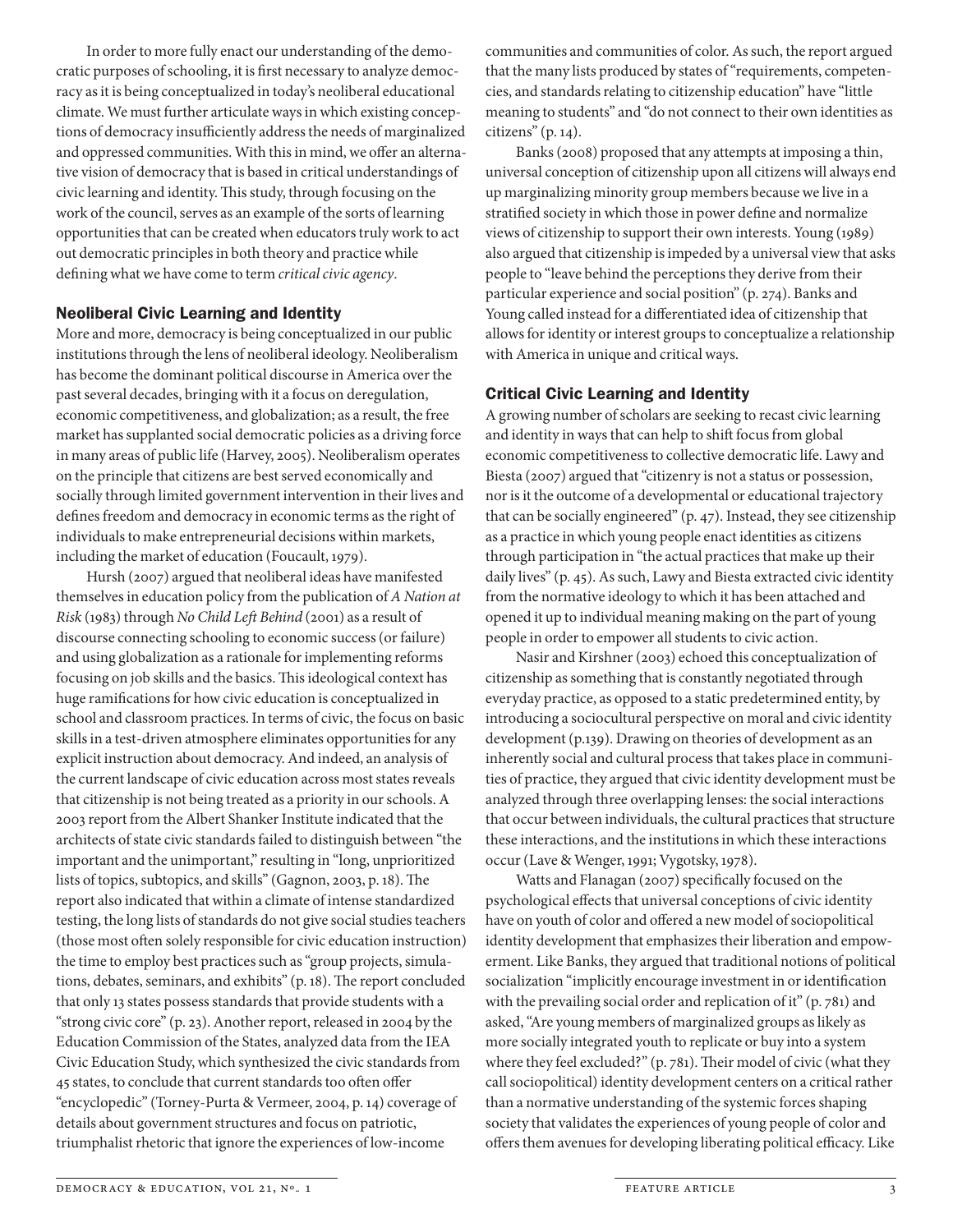Nasir and Kirshner, Watts and Flanagan included analysis of worldview, opportunity structures, and social interactions in their developmental model.

The work of translating these practice-based theories of civic learning and identity into tools for engaging young people of color in powerful civic learning is just beginning to be explored, and includes practices such as youth organizing (Kirshner, 2009), critical youth action research (Morrell, 2004), and spoken-word poetry (Jocson, 2006). What many of these practices have in common is a commitment to critical pedagogy as the form of teaching and learning best suited to empowering students. Freire (1970) stressed the importance of praxis—the dialectical cycle of action and reflection—as the source of critical consciousness for marginalized students. He argued that when teachers and students engage in critical dialogue together, the traditional power structures of authority that divide them fall away, and "teacherstudents" and "student-teachers" (p. 80) are created and are co-intent on unveiling oppression, re-creating knowledge, and struggling toward a more authentically democratic society.

This critical orientation is key to the way that we facilitate the Council and the way that we analyze its impacts and leads to a discussion of the methods and data analysis for this study.

# Democratic Research Methodology and Data Analysis: YPAR and Beyond

A Note on Positionality: Insider/Outsider Status The authors of this article are in the unique position of both facilitating the work of a youth participatory action research (YPAR) program that serves as a civic education intervention for Los Angeles youth and researching the effects of the program. We are positioned both as insiders and outsiders, which complicates our methodology and data analysis. We first explain the YPAR methodology that structures the Council of Youth Research itself and then turn to the critical qualitative research methodology that guides our approach to analyzing it. We also detail our procedures for data analysis.

## YPAR IN THE COUNCIL

YPAR is a critical research methodology that foregrounds the voices of youth as the experts of their lived experiences in schools and communities (Cammarota & Fine, 2008; Morrell, 2004). This methodology directly challenges traditional research paradigms by suggesting that students should be considered legitimate actors in education policy, practice, and research (McIntyre, 2000). YPAR provides students with the space to create and enact their own research agendas and understand the power of their voice in moving toward social change in education (Morrell, 2008).

The Council of Youth Research is a YPAR community of high school students, teachers, university professors, and graduatestudent researchers committed to conducting research aimed at improving the conditions in urban schools and injecting the voices of young people into conversations around education policy and reform. The students in the program, who all identify as Latino/a and African American, hail from high schools in East Los Angeles, South Central Los Angeles, and Watts—all communities within

Los Angeles that suffer disproportionately from concentrated poverty, systemic racism, and struggling schools but also draw strength from deep historical traditions of protest and resistance. Teachers, who serve as group leaders, facilitators, and mentors, recommend students interested in social justice to the program.

Offering intensive, graduate-level, five-week seminars over the summer and weekly meetings during the school year, the Council creates a supportive environment in which students can become critical researchers of their own schools and communities. The seminar guides students through the analysis of critical social theory and provides them with the tools necessary to conduct fieldwork and create multimedia presentations about research topics that matter to them. The Council presents their work several times a year to audiences of elected officials and community leaders throughout the state of California and across the country.

Central to the Council of Youth Research's work in moving toward an education for critical civic agency is the idea that knowledge production can act as a form of counterhegemony. The proliferation of a neoliberal agenda in schools often means that low-income and students of color are conditioned into a culture of silence that precludes genuine democratic dialogue. The production and presentation of the stories of the disenfranchised are critical to breaking this silence. The authentic creation of knowledge requires an understanding of the need for consciousness raising about the salience of race (Ladson-Billings & Tate, 1995; Smith-Maddox & Solorzano, 2002), the relevance of social locations, shared experiences and histories (Harding, 1997), and the authority of disenfranchised communities to speak about their own conditions (Spivak, 1988). These understandings are vital parts of the development of civic agents. As a result, our work with the Council of Youth Research is intent on including the voices of students of color and their communities both in the process of their education and in education reform. As these students become researchers in their own schools and communities, they bring new information and perspectives to interrogate existing deficit language and common sense about them, their schools, and their communities.

# Researching the Council:

Critical Qualitative Inquiry

As we study the Council as a setting for civic learning and engagement, our work is informed by critical qualitative research (Kincheloe & McLaren, 1994), which claims that research is never neutral but, instead, is informed by ideologies about the nature of knowledge production and, in education, the structure, function, and purpose of schooling. Without an explicit acknowledgment concerning the interested and political nature of research, claims to objectivity can disguise dominant perspectives that ultimately reproduce inequitable conditions. Instead, critical qualitative researchers admit that these biases exist and attempt to represent the interests of those who have been most disaffected by the existing power relations and their impact on the production of knowledge within a particular discipline. This means honoring the voices of youth who have been marginalized in the educational discourse. It also means situating the acts of research and pedagogy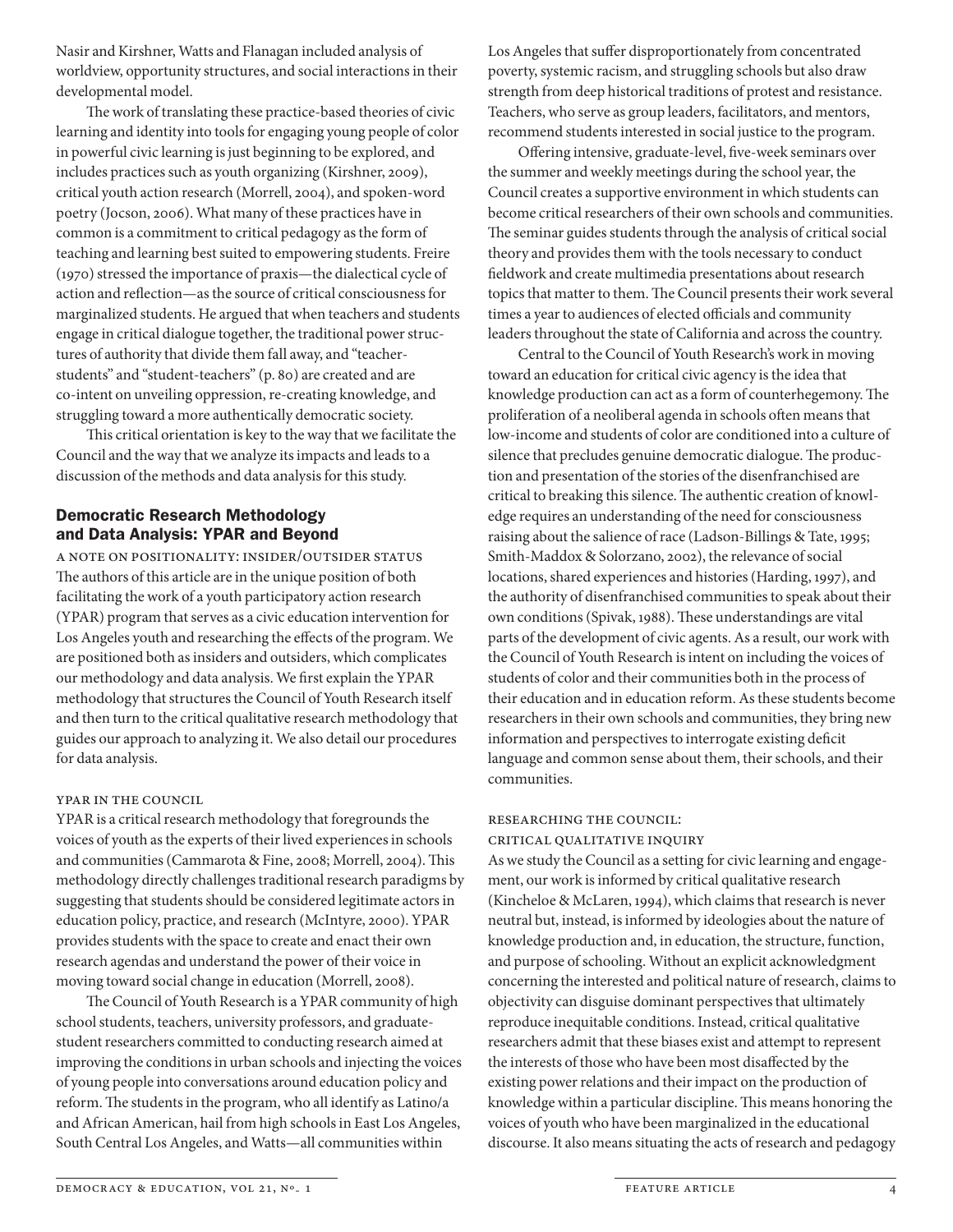in the context of collaborative action for social change. Critical research is conducted in solidarity with and on behalf of historically underserved populations with the explicit agendas of empowerment, achievement, and justice.

## DATA ANALYSIS

The data for this article were drawn from the Council's 2010 summer seminar, during which time youth in the Council began to research the state of education in California on the ten-year anniversary of the filing of the *Williams v. California* (2004) class action lawsuit. The ruling in this case declared that the State of California failed to adequately and equitably distribute resources to various schools throughout the state, namely, those schools in low-income areas. Our students sought to determine what, if anything, had changed in schools a decade later and to define an "adequate" education for every California student in the 21st century. We drew from data that included field notes and vignettes from hundreds of hours of participant observation, interviews with students and teachers, a wealth of student-created work products, and media coverage of the students' work.

Throughout our participant observation of the summer seminar activities, our research team regularly wrote analytic memos based on field notes and interview data and debriefed with research participants in order to synthesize our findings. A simultaneously top-down and bottom-up coding approach guided our initial data analysis. While we began our analysis by coding artifacts, interviews, and field notes individually, without any overarching conceptual categories, we continued to return to our analytic categories of civic learning, identity, and agency and used these concepts to reorganize our codes. We formulated these categories based upon our literature review and constantly re-visited them in order to ensure shared understandings within the research team. We chose vignettes that served as exemplars for the forms of learning and development that we discovered during our investigation of the Council's activities.

In the following sections, we describe how civic learning, participation, and agency are reimagined in the context of the Council from a critical, practice-based perspective. We then explore the impacts of this work and make recommendations for policy and practice.

## Critical Civic Learning and Participation in the Council of Youth Research

Through conversations with the teachers and students in the Council in the spring of 2010, we discovered that they were curious about why people would come into their classrooms once per school year to look over their textbooks and conduct surveys of the various learning resources that were available to them. One of our teachers referred to these individuals as the "Williams investigators"—the people meant to ensure that California public schools were adhering to the settlement of the *Williams v. California* (2004) court case that sought to guarantee an "adequate" education to every student in the state. Considering that the year 2010 was the tenth anniversary of the filing of the Williams case, as well as a year in which the state was suffering

from the recession and drastically cutting the budgets at our students' schools, we decided that we would engage students in research about what kind of education to which they believed every student should be entitled.

During a five-week summer seminar at UCLA, students wrote journal entries about the characteristics that they felt were crucial to providing students with not just adequate but excellent educational opportunities. Based on their responses, we developed five research teams that studied the following concepts: teaching, curriculum, leadership, learning resources, and schooling environment. Students developed research questions and set out to interview fellow students, teachers, and community members about the inequalities they saw in their schools and the demands that they had for policymakers. During the course of their research, students realized that much of what they observed in their schools was related to the budgetary priorities of their state representatives. In order to help students deepen their research, we organized a two-day trip to Sacramento and set up appointments for them to interview the state superintendent of education, state senators, and various staffers. Students followed the trip with the production and presentation of multimedia presentations that included their policy and practice recommendations.

The very structure of this summer seminar reflects the practice-based view of civic identity discussed earlier—it was constructed based around the experiences and questions of young people and directly related to civic issues that were immediately meaningful and relevant to them. Students were motivated to acquire civic knowledge about the legislative system in California and the voting records of their state representatives because the knowledge was directly relevant to their research. Students used research, new media, and technology to advance, shape, and reshape their voice while they positioned themselves as powerful actors in the political process. In preparation for their trip to Sacramento, students drew ideas from educational researchers and theorists such as Jean Anyon and Paulo Freire to make arguments about the inequities in their social and physical environments. They brought with them the results from surveys they distributed across five high schools to a total of 625 students in which they gauged their peers' opinions on statements such as "My school looks and feels like a prison" and "My school has enough technology available to students." They also brought with them the voices of their communities.

The civic learning experience in Sacramento impacted students' self-perceptions as researchers and citizens. Luis, a senior at South High School, described what it felt like to interview "important people" and to engage with his elected officials:

*I felt that the trip was a great experience because I never thought that I would have to interview important people like one of the lawyers from the Williams case, the state superintendent, or Roslyn Escobar [education consultant for California state Senator Gloria Romero]. When I interviewed these important people I felt very important and intelligent because the interviewees were impressed that we, as high school students, knew words that they didn't know (personal communication, July 31, 2010).*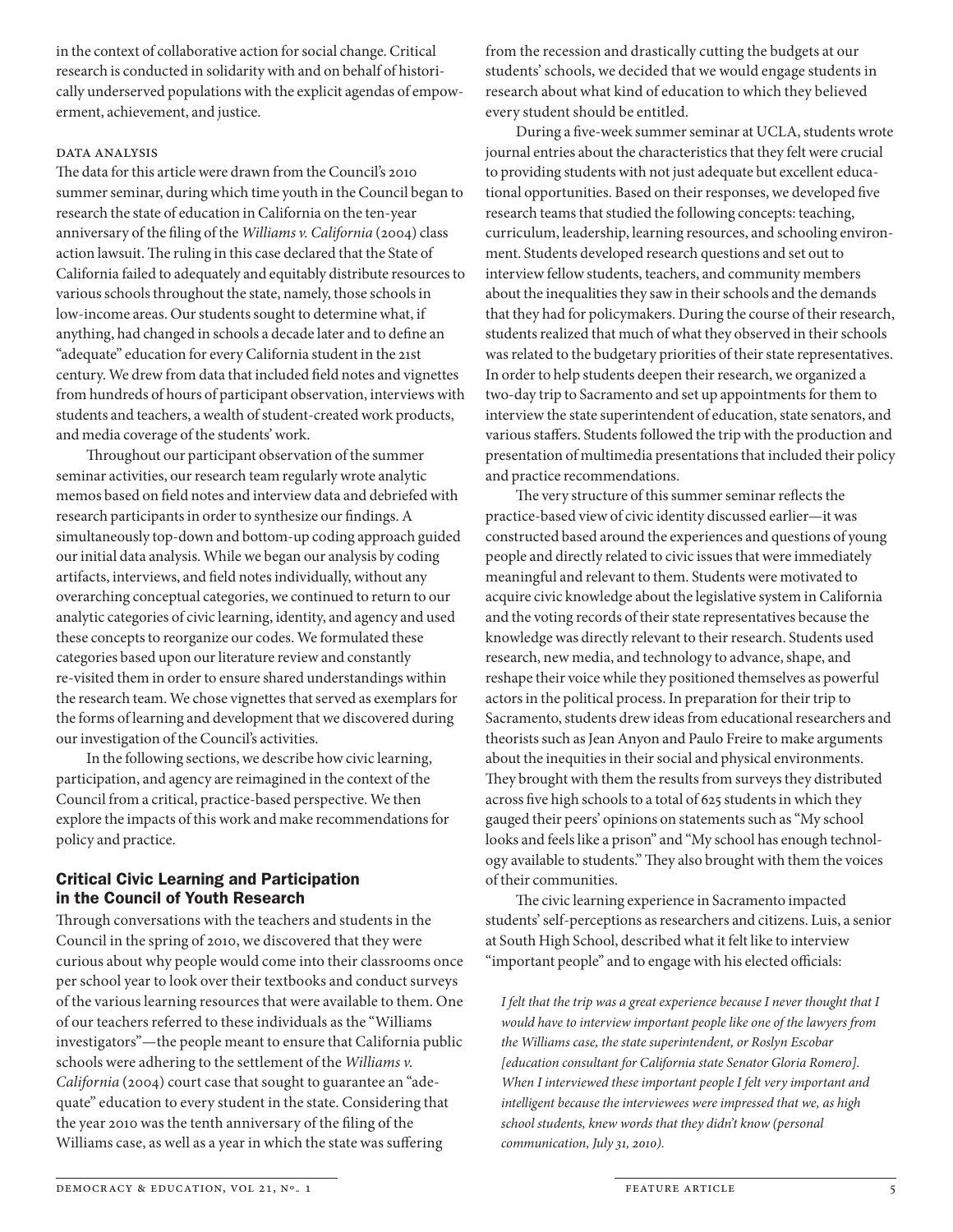Luis articulated how this experience offered him the opportunity to engage in a form of democracy that he "never thought" was possible. The practice of interviewing officials who were associated with the Williams case created the public space necessary to engage in dialogue. For Luis, interviewing allowed him to feel empowered and just as important as the people he interviewed. His use of voice, language, research, and technology allowed him to position himself as an expert in that experience while also demonstrating academic skills.

Students in the Council are able to effectively articulate the ways that their roles as critical researchers inform their understanding of and participation in the democratic process. Their roles as researchers led them to approach their political leaders in nontraditional ways—it is uncommon for politicians to see students setting up cameras and microphones and interviewing them about their activities. The Council serves as a unique example of how critical, practice-based forms of participation like YPAR lead to critical democratic practice as students demonstrate knowledge of institutional power and structures. This form of social inquiry creates the space for Council youth to engage in research, present their concerns, and seek answers.

Through dialogue and research, Council students and adults mutually engage in civic learning. Students interact with civic leaders not only to acquire information but also to share information. As Alma, a junior at East High School explained, "Meeting important people, like the superintendent, the mayor, and [other political representatives] . . . made me feel like this was an opportunity to let my voice be heard" (personal communication, July 31, 2010). While the expression of ideas and opinions is a significant theme in democratic theory, it is often secondary in civic learning to the acquisition of discrete skills and ideas. The pedagogy of the Council sees these two learning goals not as mutually exclusive but instead as mutually beneficial. Students experience authentic learning opportunities through their engagement with representatives from the political system, and the system benefits by gaining insights that are underrepresented. Working with the adults, students learn that they are coproducers of civic knowledge and that this coproduction is fundamental to the democratic process.

When reflecting on the Sacramento trip, Juan, a senior at East High School, demonstrated the ability to analyze politicians' rhetoric and recognize the way that adult civic leaders often marginalize youth civic participation:

*Sacramento was an exciting trip as a young person but not as a researcher because we didn't get the answers that we were looking for. As a researcher, I felt that my voice was heard but not taken seriously because most of the politicians went off topic, talking about what their future plans for "change" are. I believe that the state superintendent [of public instruction] tried to use his jokes to get out of our questions . . . I admit we did get some data that will be relevant to our presentation, but I still believe that we could have done better.*

While Juan provided an honest self-critique, he also demonstrated an understanding of what he needed to accomplish in order to successfully conduct research. He clearly articulated the attempt of his interviewees to use humor to avoid answering uncomfortable questions. While he noted his feelings of empowerment because of his participation, he lamented the results he received and the disempowerment that comes when those in power dismiss the concerns of a group with less power. Juan's words represent a powerful example of critical democratic practice because they highlight the tension that exists in democracy. In the same way social movements work to address that tension, the Council teaches youth how to be critical and resolute in their efforts.

What does participation in a critical democracy look like? It looks like students using laptops to prepare presentations; it looks like students using technology to interview elected officials; it looks like students reflecting on their experiences and telling their stories in published articles; it looks like students engaging in dialogue with their elected officials; it looks like students organizing for social change. In the Council, critical democracy looks like students using social inquiry to gather, interpret, and disseminate data that represent their voices and views related to the struggles they experience every day.

When viewed in this light, the Council of Youth Research, as a community of university researchers, youth, and teachers, stands as a model for participatory social inquiry leading to critical democratic practice. It is not the top-down approach most frequently used by many research institutions. Instead, the Council serves as a space where youth begin to speak for themselves in the public sphere and where their interests become represented in the political process—where they begin to embody Friere's notion of critical consciousness (Freire, 1970).

The Council redefines civic learning as the opportunity for knowledge exchange and production as opposed to mere acquisition of information. As discussed in the literature review, this view of civic learning is critical in engaging students of color and low-income students, who tend to have less access to both the political process and learning opportunities that prepare them to participate effectively in it. The Council's emphasis on knowledge production and exchange produces substantial civic learning outcomes by engaging students in a process of mutual engagement and helping them to assume new roles as teachers, public intellectuals, and cultural producers.

Importantly, because the process of YPAR situates students as experts of their own experiences with the responsibility to educate adult leaders about their findings, it seeks to translate the theory of critical pedagogy into practice and embody what it means to be student-teachers. After the trip to Sacramento, students continued to build upon the research they had done at their individual school sites. In one blog post (2011), the group from Angeles High wrote about the next steps they took with their research:

*In February we did a professional development/teacher workshop with 9th-grade teachers. The purpose of the workshop was so that teachers could witness powerful curriculum. [We learned that] when students facilitate teacher workshops, teachers have a greater understanding of the student's point of view . . . We don't feel like students anymore. (Retrieved from http://youngcriticalminds.com/2011/03/13/students -teaching-teachers-powerful-curriculum-in-action)*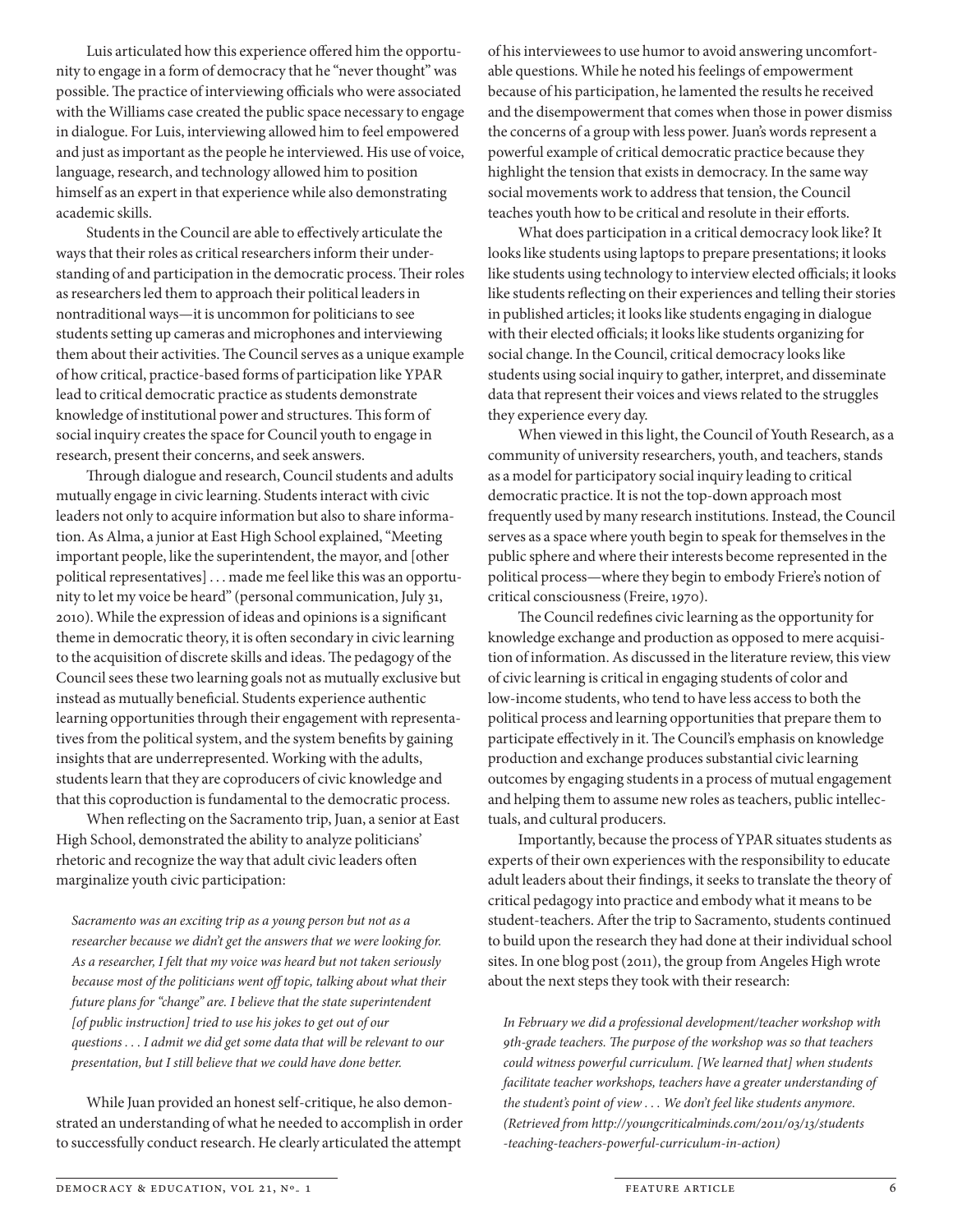The Council promotes civic learning opportunities that help students learn through information production and role rehearsal. This process challenges the role of students as passive recipients of knowledge. By seeing themselves as more than students, these learners become public intellectuals, teachers, and cultural producers.

# Educating Toward Critical Civic Agency in the Council of Youth Research

According to the logic of traditional civic-education programs, young people gain ability and agency to take on the mantle of citizenship and act in the public sphere as a result of absorbing political and historical knowledge and practicing civic skills in artificial settings such as simulations or mock trials. While knowledge and the opportunity to experiment with civic action in low-stakes environments are undoubtedly important, we argue that the authentic opportunities to learn and participate in civic life offered by the Council allow students to develop a much more powerful and influential sense of themselves as civic agents. As described previously, the process of youth participatory action research positions young people as experts and makes their lives the canvas for transformative social action. In turn, students become better able to name the social forces that act upon them and feel empowered to act upon them.

As noted above, we find that as students in the Council begin self-identifying themselves as researchers, they take ownership of their expertise on educational issues and begin to confidently speak back to the deficit portrayals of urban youth that they see propagated in the media and by many educational policies. When students traveled to Sacramento, they proudly wore name tags that identified them as members of a research team as opposed to simply tourists or even students. Instead of asking to meet with state leaders to listen meekly to their talking points, they came armed with pointed interview questions. As Kelly, a senior at West High School wrote:

*Having the opportunity to meet people in power in Sacramento at a young age and as a researcher was an exciting honor and experience . . . I believe that many of the politicians got the point that just because we come from a school that is located in a low-income community does not mean we are unaware of what a low education we're really receiving. I also believe they were able to see that we're not careless students that were raised to be part of the workforce, but students that were raised to become leaders. (personal communication, July 31, 2010).*

Students exhibited sophisticated understanding of the ways that research conducted by adults from outside their communities often creates distorted perceptions of young people, and they sought to reclaim the authority to speak. As Daniel,, a junior from Angeles High School reflected:

*You could bring in an adult to do a two-day evaluation of a school and come up with some conclusion, but if you [consult] a student who actually attends the school, that student deals with the school every day, so he or she is an expert at knowing what their peers need. (personal communication, July 31, 2010)*

Nancy, a senior from East High School, added, "It's important to do research [on our own] so it's not only other people who are telling our story. We are the ones living through this current educational crisis" (personal communication, July 31, 2010). This sense of agency was reflected in the PowerPoint presentations and documentary films that the students created after their trip; students felt empowered to recast dominant discourse in ways that met their needs. One student group critiqued the California state definition of "highly qualified teacher" and suggested a new definition based upon their research. Another group showed pictures of the empty senate chamber and demanded that legislators return from recess and "do your jobs." Indeed, one of the most striking aspects of the students' presentations was the students' ability to translate their findings into concrete demands to their audience members; one student group displayed a graphic that turned the traditional hierarchy of decision making in education upside down and put student voice at the top.

Just as students were developing expertise through the activities of the Council, they were simultaneously encountering institutions and adults that threatened to derail their nascent sense of civic agency. They remained students at the very schools that they found were suffering the effects of systemic inequality through failing to offer quality learning resources and resembling prisons rather than college campuses. As was expressed previously in Juan's reflection, they also met adults in Sacramento who attempted to disenfranchise them by avoiding their questions or treating them as unknowledgeable children. Importantly, however, the solidarity offered by the Council community and the repeated opportunities to challenge inequality through their speech and literacy products provided support that enabled the students' continued development of agency.

When reflecting on his experience in Sacramento, Peter, a junior from Angeles High School, commented on the patronizing way that some politicians treated him—as he put it, "I felt like we weren't taken seriously. They kind of saw us as 'cute' kids doing a research project, as if we weren't passionate about this . . . The truth is, they're ignorant to the way we live" (personal communication, July 31, 2010). Samantha, a junior from East High School, shared this perspective but described how she used it as a source of motivation: "That didn't make me feel bad—it just gave me more power to prove to them that they are wrong . . . I have the power to show what I really feel" (personal communication, July 31, 2010). Many students began to refer to themselves as "we" in their reflections, referring both to the community of urban youth and to the collective of the Council itself. As Angel, a senior from West High School, explained, "They might think that we don't have anything to offer to their ideas, but I know that we can prove them wrong" (personal communication, July 31, 2010). They turned to the presentations they prepared for community stakeholders as powerful expressions of their agency that could create change by impacting audience members. As Jennifer, a junior from South High School, reflected, "When your voice is valued, the things you say will have an effect on others" (personal communication, July 31, 2010)

Through their documentary films, students challenged the conditions of their schools and recruited their audiences to join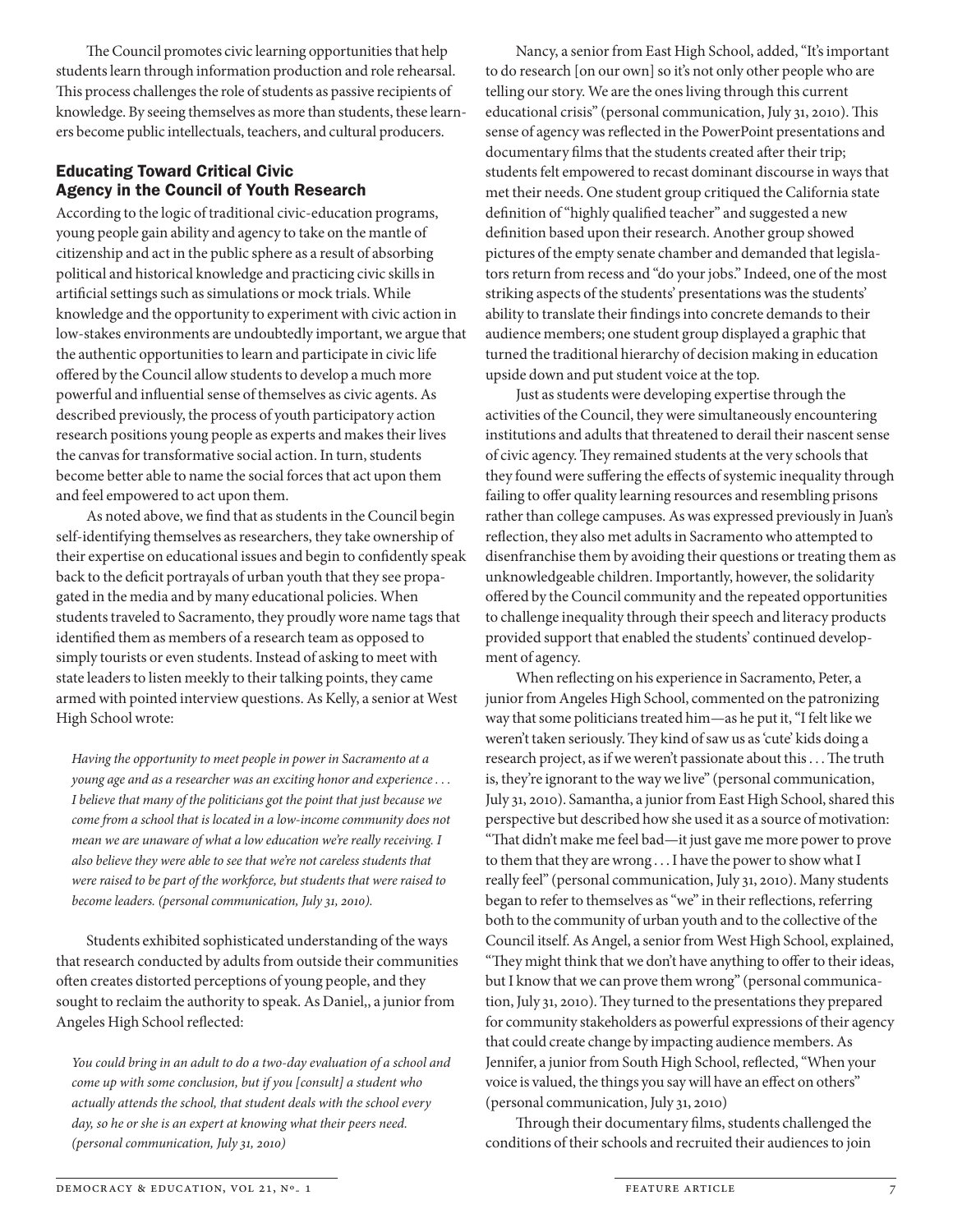them in a movement for educational justice. They exhibited sophisticated understanding of messaging by splicing together interview clips that told stories of inequality and of hope. Their developing civic agency was intimately connected to sharing their research with others, and they employed their learning and participation to begin a dialogue that continues through online blog postings and presentations around the country. Peter summarized well this understanding of agency as something developed through authentic practice. As a montage of clips compares our students' schools to those in more affluent areas of the city, his voice-over called us to action:

*Every day that passes, we increase our deficit by \$53 million. That is less money we will receive to better our education. Questioning why the schools in Los Angeles continue to receive only a small portion of billions of dollars is our duty. We need to research how the budget works and how we can direct more of the money coming in to the state toward urban education. Every single person should join this movement and make demands for the resources that we, urban youth, deserve. Because we need the opportunity to show the difference we can make in this world.*

## Conclusion: Impacts and Implications of the Council of Youth Research

In the Council, we have found that the provision of critical civic learning opportunities to students creates a community in which learning is shared among young people and adults. These learning opportunities raise consciousness, teach students the importance of their voice, and help them to become committed to participating in the democratic process by, among other things, raising their concerns to people in positions of power. Importantly, these also become learning opportunities for the adults, who engage with these students in their learning, are interviewed by the students, and attend the students' presentations. Those who come in contact with the students' work acknowledge the importance and the benefit of the students' work to the larger community; as a result, we stress the implications of this work for transforming the way we conceptualize teacher professional development, civic education, and educational reform itself.

#### Implications for Teaching and Learning

As students engage in research in their communities and participate in the coconstruction of knowledge, their mentor-teachers find that not only are their students learning but they themselves are learning, too. As Mr. Green, the teacher from Angeles High School, explained, the process of mutual engagement that he experienced in the Council influenced his classroom practice:

*How I build trust and respect is that I tell my students, whatever I'm asking you to do, I will do. So if I can sit there and say that, how can I not run stride for stride with them on certain things? (personal communication, August 5, 2010)*

We argue that engaging in participatory action research with students represents a powerful form of learning for teachers that

helps them learn more about their students and their schools while providing them with new pedagogical strategies.

Similarly, when Council students presented their research at a major education conference, the audience of educators and education students learned from students' work and were challenged by the level of knowledge and engagement of the students. Commenting on the students' use of theory in their work, their comfort with academic language, and her belief that the early exposure to such theory would be beneficial for sustaining students' interest in the future, an audience member reported, "I learned from them today." Expanding the reach of youth participatory action research programs will provide more opportunities for teachers to hear student voice and respond to student needs in their practice.

The politicians and other public officials who are interviewed by Council students or hear their presentations recognize the Council as a transformative model of civic education and leadership development for students. As Monica Garcia, the president of the Los Angeles School Board said of the students, "I believe that there's a lot of leadership development in their ability to question something and explore answers and solutions and feel like they are community leaders." (personal communication, March 25, 2010). Furthermore, the work of the Council helps political leaders to understand that civic engagement goes beyond voting and extends to critical awareness and critical research. As Luis Sanchez, Garcia's chief of staff at the time acknowledged:

*You're preparing them to be critical thinkers, and most importantly, you're preparing them to be good, fruitful citizens . . . that get involved, and not only get involved on election day and vote, which is important, but get involved throughout the democratic process. (personal communication, March 24, 2010)*

This understanding has the potential to transform the way that civic education is conceptualized in policy and practice.

## Implications for Education Reform

Additionally, the students' involvement in the Council has provided an important source of information for those involved in education reform. The students produce knowledge from the perspective of those who would be affected by these reforms, a perspective that is often missing from current discussions about reform. As standpoint theorists have pointed out, the social location of the students and their peers provides a perspective that might well be different from those who traditionally "own" conversations about educational reform. Students in the Council bring their own, as well as their fellow students', often missing perspective, to the reform discussion about their schools. Some officials have come to understand the importance of this work and in particular the voices of the students as part of reform efforts; as Marshall Tuck, the CEO of the Partnership for Los Angeles Schools noted:

*I think it's very good data to have students interviewing other students on issues, because I think we get the most unfiltered responses from the youth themselves. I also think the youth have a big perspective on what's*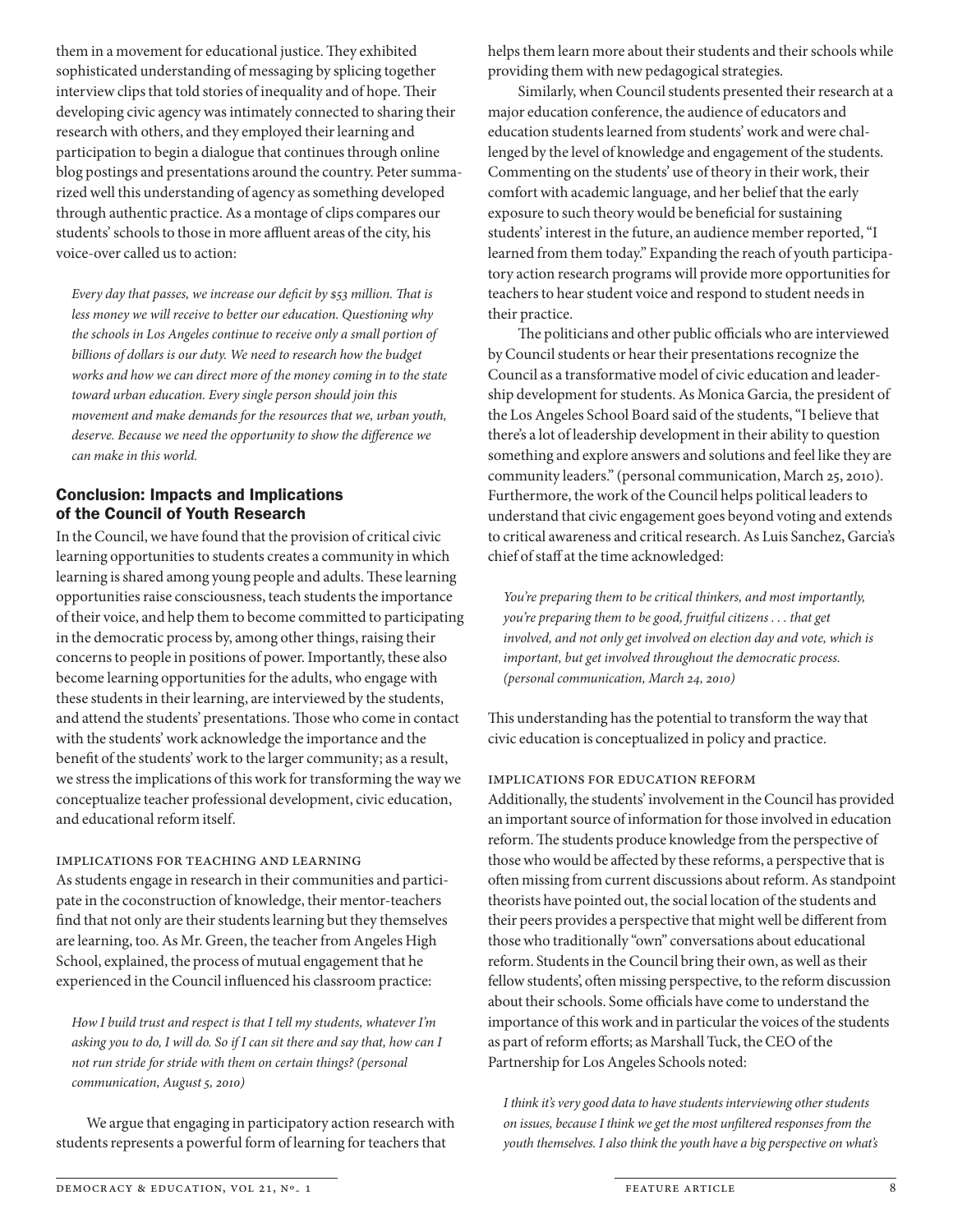*going on with other schools because they're the ones in it and they're the ones we're trying to serve. (personal communication, March 31, 2010)*

A former superintendent of the Los Angeles Unified School District, Ramon Cortines, also became interested in the students' work and took the extraordinary step of distributing it to assistant superintendents to keep them informed about the district's schools and students. As Mr. Cortines described, "I have shared the document [containing students' presentations] with a personal note to the people I work with. Because I do think it's some of the best work I've seen" (personal communication, March 25, 2010). School leaders at individual schools have also taken action as a result of the students' research—in one compelling example, a principal changed the daily schedules of his school's guidance counselors after hearing a student explain that they were often out to lunch at the times when students had free time to talk to them about college applications. We believe that civic engagement initiatives like the Council have the potential to spearhead a movement for education reform that privileges the voices of students and teachers in order to make schools more responsive to their needs and prepares them for transformative civic engagement.

#### Final Thoughts

We believe that students have the capacity to learn, to teach others around them, and to create new knowledge. We believe providing civic learning opportunities similar to those provided in the Council is critical to students' development to become actively engaged citizens. As a result, we believe that it is critical for the education of students of color that schools provide more spaces for civic learning that engages students in critical research about their schools and their communities. While the Council of Youth Research is an extracurricular program, we have demonstrated the ways that teachers are using elements of it to change classroom civic education. We believe schools need to provide spaces where students' voices matter, where students have opportunities to have their consciousness raised, and where teachers and students participate in mutual learning, engagement, and production of information and knowledge. It is important that the purpose of schools be geared not just toward economic participation but also toward learning for active engagement and participation in a vibrant, multicultural democracy. We believe that providing the opportunities for civic learning, engagement, and civic literacy development in schools is a cornerstone of a transformative democracy.

#### References

- Baldi, S., Perie, M., Skidmore, D., Greenberg, E., & Hahn, C. (2001). *What democracy means to ninth-graders: U.S. results from the International IEA Civic Education Study.* Washington, DC: U.S. Department of Education and National Center for Education Statistics.
- Banks, J. A. (2008). Diversity, group identity, and citizenship education in a global age. *Educational Researcher, 37*(3), 129–139.
- Cammarota, J., & Fine, M. (Eds.) (2008). *Revolutionizing education: Youth participatory action research in motion*. New York: Routledge.
- Delli Carpini, M., & Keeter, S. (1996). *What Americans know about politics and why it matters*. New Haven, CT: Yale University Press.

Dewey, J. (1903). *The child and the curriculum: The school and society*. Chicago: The University of Chicago Press.

- Fine, M., Burns, A., Payne, Y. A. P., & Torre, M. E. (2004). Civics lessons: The color and class of betrayal. *Teachers College Record, 106*(11), 2193–2223.
- Foster-Bey, J. (2008). *Do race, ethnicity, citizenship and socioeconomic status determine civic engagement?* (Working Paper 62). College Park, MD: The Center for Information & Research on Civic Learning and Engagement (CIRCLE).
- Foucault, M. (1979). Michael Foucault's lecture at the college de France on neoliberal governmentality. *Economy and Society 30,*190–207.
- Freire, P. (1970). *Pedagogy of the oppressed*. New York: Continuum.
- Gagnon, P. (2003). Educating democracy: State standards to ensure a civic core. Washington, DC: Albert Shanker Institute.
- Harding, S. (1997). Comment on Hekman's "Truth and method: Feminist standpoint theory revisited": Whose standpoint needs the regimes of truth and reality? *Signs, 22*(2), 382–391.
- Harvey, D. (2005). *A brief history of neoliberalism*. New York: Oxford University Press.
- Hursh, D. (2007). Assessing No Child Left Behind and the rise of neoliberal education policies. *American Educational Research Journal, 44*(3), 493–518.
- Jocson, K. (2006). "The best of both worlds": Youth poetry as social critique and form of empowerment. In S. A. Ginwright, P. Noguera, & J. Cammarota (Eds.), *Beyond resistance! Youth activism and community change*. New York: Routledge.
- Kahne, J., & Middaugh, E. (2008). *Democracy for some: The civic opportunity gap in high school* (Working Paper 59). College Park, MD: The Center for Information and Research on Civic Learning and Engagement (CIRCLE).
- Kincheloe, J., & McLaren, P. (1994). Rethinking critical theory and qualitative research. In N. Denzin & Y. Lincoln (Eds.), *Handbook of qualitative research* (pp. 138–157). Thousand Oaks, CA: Sage Publications.
- Kirshner, B. (2009). "Power in numbers": Youth organizing as a context for exploring civic identity. *Journal of Research on Adolescence, 19*(3), 414–440.
- Ladson-Billings, G., & Tate, W. (1995). Toward a critical race theory of education. *Teachers College Record, 97*(1), 47–68.
- Lave, J., & Wenger, E. (1991). *Situated learning: Legitimate peripheral participation*. Cambridge, UK: Cambridge University Press.
- Lawy, R., & Biesta, G. (2007). Citizenship-as-practice: The educational implications of an inclusive and relational understanding of citizenship. *British Journal of Educational Studies, 54*(1), 34–50.
- Lee, C. (2007). *Culture, literacy, and learning: Taking bloom in the midst of the whirlwind*. New York: Teachers College Press.
- Levinson, M. (2007). *The civic achievement gap* (Working Paper 51). College Park, MD: The Center for Information & Research on Civic Learning and Engagement (CIRCLE).
- Lutkus, A. D., Weiss, A., Campbell, J., Mazzeo, J., & Lazer, S. (1999). *NAEP 1998 civics report card for the nation.* Washington, DC: U.S. Department of Education, Office of Educational Research and Improvement and National Center for Education Statistics.
- McIntyre, A. (2000). Constructing meaning about violence, school, and community: Participatory action research with urban youth. *Urban Review, (32)*2, 123–154.
- Morrell, E. (2004). *Becoming critical researchers: Literacy and empowerment for urban youth*. New York: Peter Lang.
- Morrell, E. (2008). *Critical literacy and urban youth: Pedagogies of access, dissent, and liberation*. New York: Routledge.
- Nasir, N., & Kirshner, B. (2003). The cultural construction of moral and civic identities. *Applied Developmental Science, 7,* 138–147.
- Smith-Maddox, R., & Solorzano, D. (2002). Using critical race theory, Freire's problemposing method, and case study research to confront race and racism in education. *Qualitative Inquiry, 8,* 66–84.